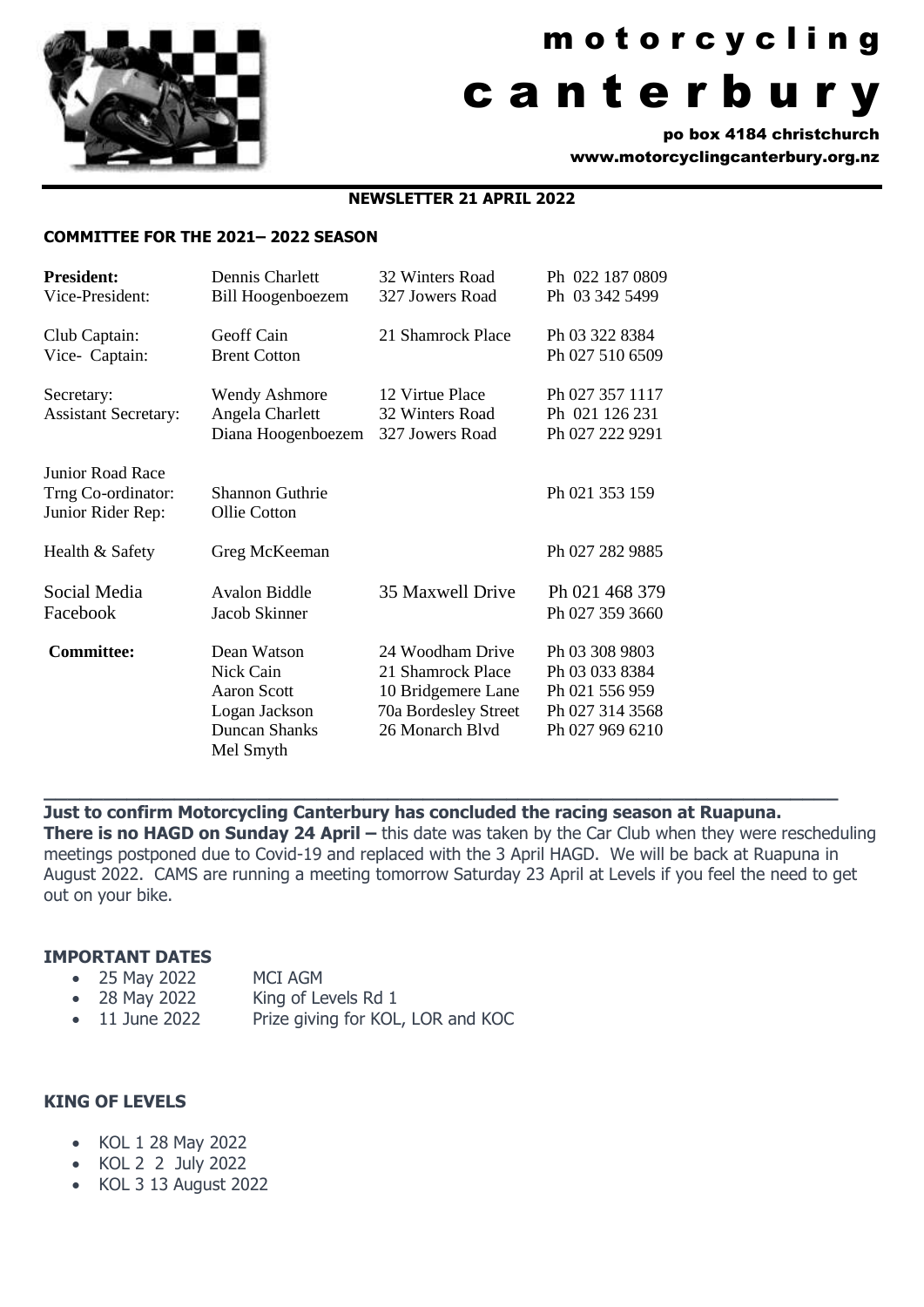

# m o t o r c y c l i n g c a n t e r b u r y

po box 4184 christchurch www.motorcyclingcanterbury.org.nz

#### **BRIDGESTONE NZGP EASTER 16 & 17 APRIL**

Thank you to all riders and pit crew who made this such a special weekend. There was some really close racing. Congratulations to those who competed and especially those managed to take out placings in the NZGP racing under trying conditions. MNZ will be sending out the medals in the near future to the top 6 placings.

Results of the Bridgestone NZGP races for Motorcycling Canterbury members include:

| Superbike      | Alastair Hoogenboezem<br>Dale Finch<br>James Hoogenboezem       | 1 <sup>st</sup><br>4 <sup>th</sup><br>5 <sup>th</sup> |
|----------------|-----------------------------------------------------------------|-------------------------------------------------------|
| Supersport 600 | Seth Devereux<br>Dan Jenkins<br>Jacob Pierce                    | 1 <sup>st</sup><br>2 <sup>nd</sup><br>5 <sup>th</sup> |
| Superlite      | Simon Attridge<br>Jonny Lewis                                   | 1 <sup>st</sup><br>2 <sub>nd</sub>                    |
| Pro Twin       | Joshua Double                                                   | 2 <sup>nd</sup>                                       |
| Supersport 300 | Dennis Charlett<br>Caleb Gilmore<br>Josh Goddard                | 1 <sup>st</sup><br>2 <sub>nd</sub><br>3 <sup>rd</sup> |
| Supersport 150 | Brendan Booth<br><b>Dennis Charlett</b><br><b>Oliver Wright</b> | 1 <sup>st</sup><br>2 <sup>nd</sup><br>4 <sup>th</sup> |

#### **MCI AGM**

This Annual General Meeting will be held at Ruapuna Casino Room on Wednesday 25 May 2022. This meeting is where you have your say on who goes onto the committee. If you want to go onto the committee, then let Dennis or Bill or Geoff or someone else know you want to be nominated.

The meeting will be:

- Casino Room Ruapuna Park
- 7.00pm meeting
- 7.30pm start of AGM

Nibbles and drinks will be provided.